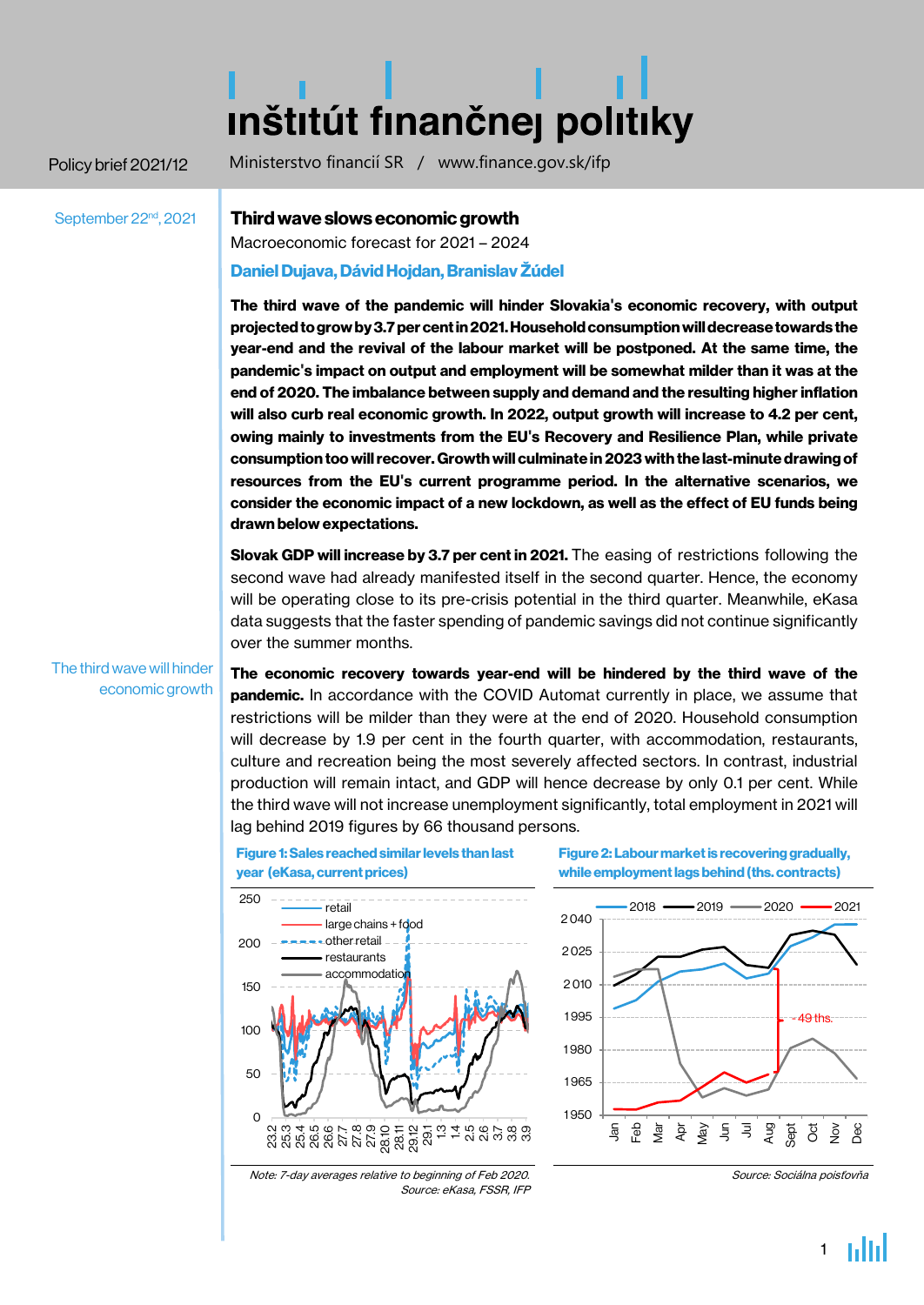Shortages lead to higher prices and production outages

**Component shortages will limit Slovak exports.** The global demand for goods remains high and supply is insufficient. As a result, inflationary pressures are rising and so is the number of production outages.We expect these factors to hinder export activity and the real economy until the end of this year, as well as over the course of next year.

Investment will drive growth in 2022 In 2022, GDP will grow by 4.2 per cent, owing mainly to higher investment. The pandemic will retreat at the beginning of the year, uncertainty will decrease and firms will resume their investment activities. With the end of the EU's third programme period approaching, we expect the drawing of funds to accelerate. In addition, first resources from EU's Recovery and Resilience Plan (RRP) will also start flowing into the economy. Overall investment will thus increase by almost 17 percent year-on-year. This will not only help decrease the negative output gap, but also contribute to faster growth of potential output in the years to follow.

The last-minute drawing of EU funds will boost output in 2023 The drawing of EU funds will affect growth dynamics towards the end of the forecasting horizon. Output growth will accelerate to 5 per cent in 2023, due to the higher drawing of funds before the end of the programme period, similarly to 2015. This will cause the economy to overheat moderately. Output growth will slow down in 2024, as the drawing of funds from the fourth programme period is assumed to be gradual.



1

Figure 4: Contributions to GDP growth (constant prices, p.p.)





Source ŠÚ SR Source: ŠÚSR, IFP

#### Table 1: Preliminary plan of allocating RRP resources (mil. EUR, excl. VAT)'

|                          | 2021     | 2022           | 2023                        | 2024       | 2025           | 2026           |  |
|--------------------------|----------|----------------|-----------------------------|------------|----------------|----------------|--|
| <b>RRP Total</b>         | 114      | 1298           | 1337                        | 1352       | 987            | 520            |  |
| Investment               | 74       | 809            | 871                         | 893        | 614            | 331            |  |
| Compensations            | 27       | 107            | 109                         | 110<br>101 |                | 58             |  |
| Intermediate consumption | 11       | 84             | 61                          | 61         | 48             | 36             |  |
| Soc. transfers in kind   | 0        | $\overline{2}$ | $\mathcal{Z}_{\mathcal{C}}$ | 3          | $\overline{4}$ | $\overline{c}$ |  |
| Social transfers         | $\Omega$ | 9              | 14                          | 21         | 14             | $\overline{z}$ |  |
| <b>GFCF</b> firms        |          | 224            | 185                         | 166        | 108            | 15             |  |
| <b>GFCF households</b>   | 0        | 62             | 96                          | 98         | 98             | 71             |  |

<sup>1</sup> The current forecast assumes a lower allocation ofRRP resources compared to the previous forecast, basedon EC guidelines, according to which theSlovak economy was relativelymore resistant during the pandemic and will hence receive a smaller amount of funds.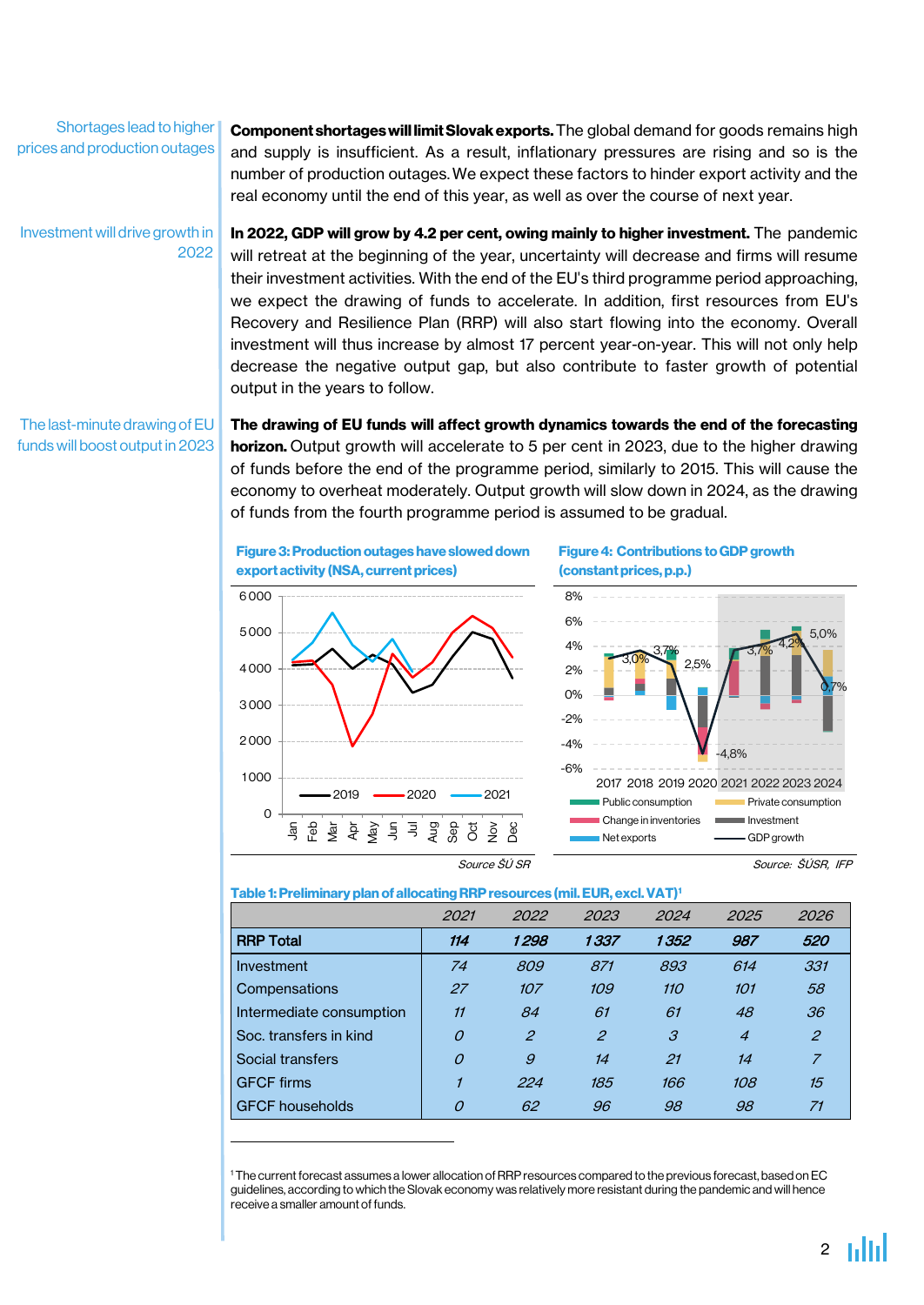RRP will provide an impulse for labour market recovery

The third wave will yet again postpone labour market recovery. Backed by favourable epidemic development, the labour market started creating new jobs in the second quarter. Relative to the first quarter, employment expanded in all sectors, and increased by a total of 18 thousand persons. The onset of the third wave and the resulting economic restrictions will halt the positive development from the summer months. We expect employment to start growing again in the second quarter of 2022. The labour market should continue recovering from the pandemic in 2023, aided by EU funds.

The unemployment rate will exceed 7 per cent in 2021, but will start declining in the years to come. In 2022, the unemployment rate is projected to reach 6.7 per cent, followed by a significant decline supported by RRP investment. A faster decrease in unemployment at the end of the forecasting horizon will be dampened by consolidation in the public sector.

Average nominal wage will increase by 5.4 per cent in 2021. Wages are greatly affected by the low base from 2020, but also by the different waves of the pandemic. High infection rates are increasing the number of sickness and nursing benefits recipients, which manifests itself in lower pay checks and reported average wages. <sup>2</sup> In 2022, higher inflation will translate into nominal wages, which will grow by 5.5 per cent, while real wages (adjusted for inflation) will increase only mildly (by 1.3 per cent). The average wage will maintain its rate of growth over the following years, hand in hand with economic recovery and new job creation. The forecast expects wages in the public sector to lag behind those in the rest of the economy, owing to cuts in public sector spending.

Inflationary pressures are rising, though they should be only temporary

Inflationary pressures will increase in the second half of the year. Based on the forecast, prices will by grow by 2.5 per cent in 2021. The increase in building material costs has translated into higher imputed rents, contributing to higher prices of services. Rising oil prices are increasing the price of fuels, while a surge in the global demand for goods has led to temporary price increases of materials and inputs. These will increase the prices of tradeable goods and will contribute to inflation well into next year.



### Energy prices jump

1

Inflation will exceed 4 per cent next year. Renewed demand on global markets, rising prices of emission allowances, as well as other global factors have led to a spike in energy futures prices. This will lead to an increase in regulated prices in 2022 and 2023. We expect the growth of prices of materials to slow down in the second half of next year,

<sup>&</sup>lt;sup>2</sup> Wages do not include health benefits, but their recipients are still classified as employed. The reported average wage hence decreases.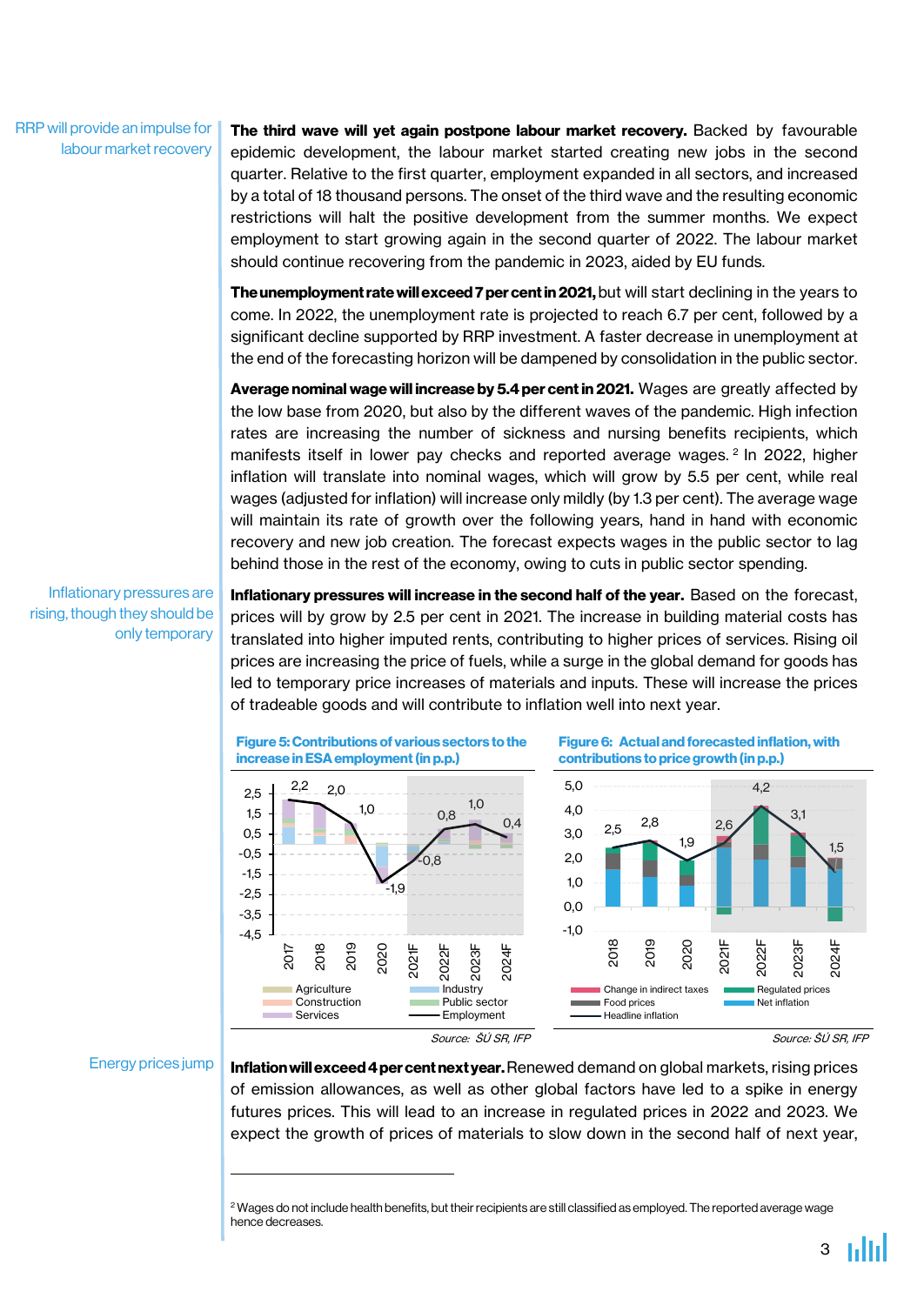resulting in stable input prices. Demand inflation too will stabilise, limited by lower employment and wage growth in the public sector. In 2023, prices will rise further following another round of approved excise tax increases for tobacco products.

#### BOX1: External environment assumptions

Stock markets continued to grow overthe summer months and reached new historic highs (*Figure A*). Investors are optimistic given the high vaccination rates in major economies and as a result, perceive the probaility of another severe wave of the pandemic as relatively low. Markets count with continuing monetary and fiscal stimuli, which decreases government bond yields. Rising energy and fuel prices, as well as component shortages and delivery delays are causing strong inflationary pressures. Since higher inflation is mostly brought about by supply side factors and not the economies' overheating, price increases are considered to be temproary, even though prices could remain high for some time. The price of Brent oil reached 80 USD/bl before decreasing slightly (*Figure B*). At the forecasting horizon, we expect oil prices to stabilise around 60 USD/bl.



The easing of epidemic restrictions over the summer months has contributed to a brisk recovery in services, which caught up with industrial production in Europe. Manufacturing continues to grow, but its growth dynamic eased towards the end of the summer. Despite long delivery times and higher input prices, purchasing managers have remained optimistic. One reason behind this optimism is the growing number of new orders (Figure C). On the other hand, component shortages together with more expensive inputs create bottlenecks in production, resulting in a decrease in the number of finished manufactured goods (*Figure D*). **As a result, demand exceeds supply, pushing the overall** price level up.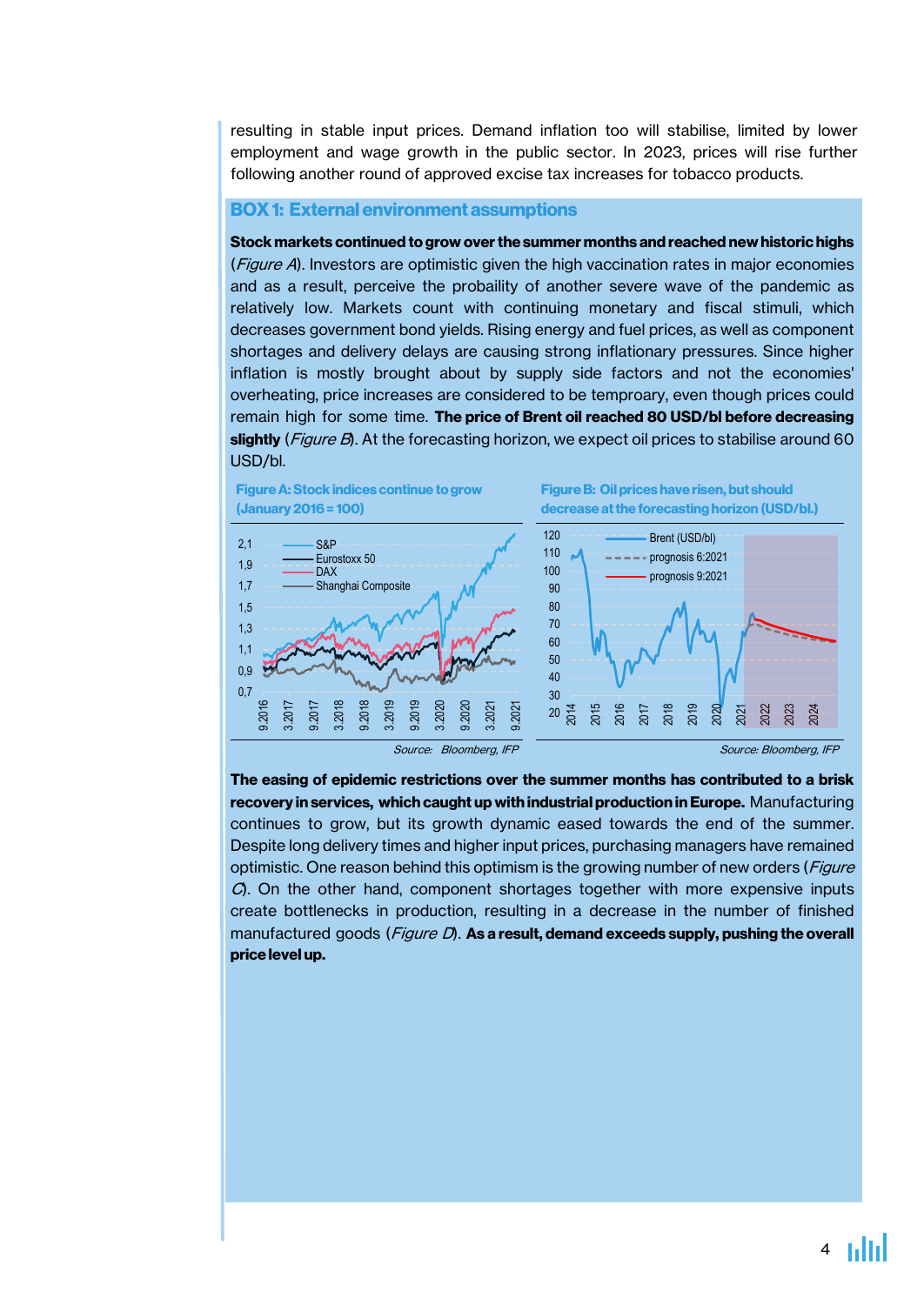

Better GDP results in the second quarter have contributed to stronger growth in 2021, as most partner countries have relaxed restriction and opened their economies. The holiday season was comparable to that of last year, reviving economic activity in the summer months. Future development depends on the next wave of the pandemic this autumn, which should be milder given the progress in vaccination. In the second half of 2021, economies should benefit from additional resources from the RRP. We therefore revise our forecasts for 2021 in partner economies upward, which will have a positive impact on growth in the following year as well (Figure E). Weaker global trade, with China and the US at the front, will mean that better GDP figures for our trading partners will not translate fully into import growth ( $Figure F$ ). The cut-off date for the assumptions about the external environment, including interest rates, commodity prices, and exchange rates, was August 31<sup>st</sup>, 2021.



#### Alternative scenarios

The alternative scenarios model economic growth in the event of another lockdown and a lower than expected drawing of EU funds. Israel is at the forefront with regards to vaccination rates, yet it was considering a lockdown over the summer. In the first scenario, we modelled the impact of a potential lockdown on the Slovak economy. The introduction of stricter rules beyond the current COVID automat, in the form of another lockdown, would decrease GDP growth by 0.3 percentage points this year. This scenario is discussed in more detail in Box 2. The main factor driving growth in 2023 will be the last-minute drawing of EU funds from the current programme period. The second risk scenario considers the impact of using only 70 % of the available resources relative to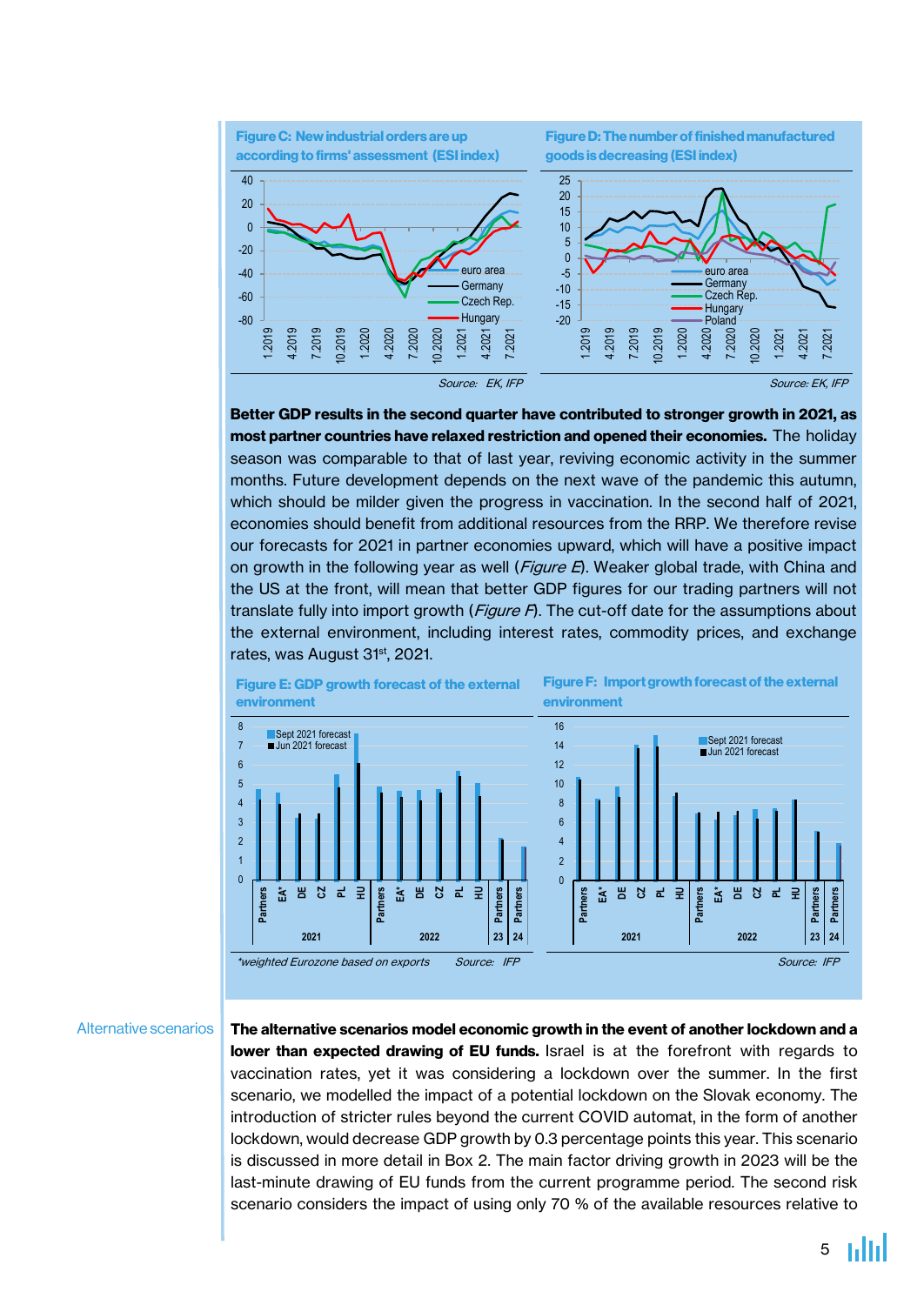the baseline forecast. In this scenario, output growth would be 1.7 percentage points lower in 2023 (see Box 3).

The overall impact of the updated macroeconomic forecast on tax bases is mixed. The third wave will decrease the growth of tax bases this year and postpone it to 2022, together with a broader recovery in economic activity. The overall impact of the macroeconomic forecast on tax and social contributions will be subjected to further scrutiny at the Tax Forecast Committee's (TFC) meeting held on September 23rd , 2021.

The medium-term forecast prepared by the Ministry of Finance was discussed at the Macroeconomic Forecast Committee's (MFC) meeting on September 16<sup>th</sup>, 2021. **The** forecast was evaluated as realistic by all members of the Committee (NBS, RRZ, SLSP, Tatrabanka, Infostat, SAV, Unicredit, and ČSOB). Detailed macroeconomic projections as well as the minutes from the meeting and all supporting documents are available at the IFP's website.



Figure 8: Comparison of tax base forecasts<sup>3</sup> by members of the MFC



## BOX2:Scenariowithlockdown

**.** 

An unfavourable development of the pandemic could potentially lead to debates aboutreintroducing a lockdown. To support well-informed public debate, we model the impact of a lockdown in our first scenario. A potential lockdown would affect household consumption and the scope of the impact would be approximately two thirds of the magnitude experienced during the lockdown of the second wave of the pandemic. In this scenario, GDPwouldincreaseby3.4percentin2021,whichis0.3percentagepoints lowerthaninthe baseline forecast.

Experience with the delta variant of COVID from countries, such as Israel and the US, show that higher inoculation rates may not be sufficient to prevent a rise in hospitalisations. Some US states with similar vaccination rates as Slovakia saw the number of new hospitalisations per million inhabitants rise to levels seen in Slovakia at the peak of the second wave. Hospitalisations increased significantly in Israel, one of the world leaders in inoculation against COVID, where a reintroduction of lockdown was debated. For a well-informed public debate in Slovakia in the event of a worsening pandemic situation, the first scenario outlines the economic consequences of re-

<sup>&</sup>lt;sup>3</sup> Macroeconomic bases for budget revenues (weight of indicators depends on a proportional share of particular taxes on total tax revenues): Wage base (employment + nominal wage) – 51.1 %; Nominal private consumption – 25.7%; Real private consumption – 6.6%; Nominal GDP growth – 9.9%; Real GDP growth – 6.7 %.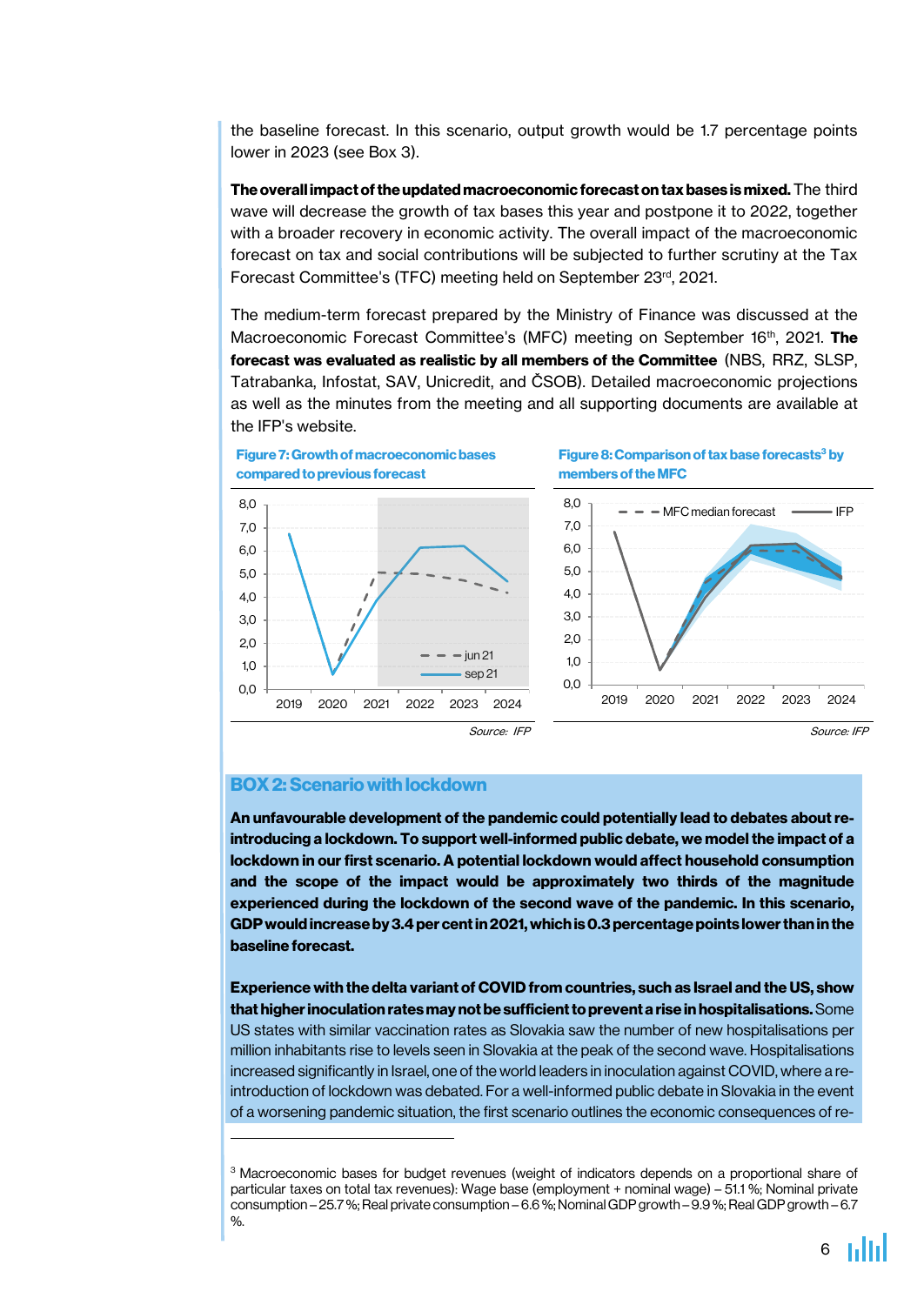introducing a lockdown. The scenario assumes that a lockdown will be in effect throughout October and November, and will entail the closure of all but essential stores and services, as well as the closure of schools, restaurants, hotels, and restrictions to free movement. The economic impact of these measures is estimated based on the drop in consumption during the previous waves of the pandemic. The full closure of the economy in Spring 2020 and in the first quarter of 2021 led to a fall in consumption by 600 million euros (constant prices). We consider a shorter lockdown in this scenario, with an effect on consumption two thirds the impact observed during previous waves of the pandemic.

In this scenario, GDP would increase by 3.4 per cent, which is 0.3 percentage points less than in the baseline forecast. The scenario assumes that the pandemic will not retreat completely at the beginning of next year, but its intensity and economic impact will no longer be significant. This will swiftly return the economy on its original growth trajectory. In the final quarter ofthis year, employment would decrease by 17 thousand persons relative to the baseline forecast. The labour market would recover during the first half of 2022.



FigureG: GDPgrowth in baseline forecastand lockdownscenario

Figure H: Employment growth in the baseline forecast and lockdown scenario

## **BOX 3: Scenario with lower drawing of EU funds**

EU funds will be one of the main drivers of economic growth in the years to follow. The baseline forecast assumes an almost full drawing of EU funds by 2024 (more than 11 bn. EUR). Most of these resources come from the EU's current programme period which is set to end in 2023. Most members of the MFC assume that these resources will be fully allocated and drawn. The scenario hence firstly quantifies the contribution of EU resources to the growth of Slovakia's economy in the years to come. In the event of drawing only 70 per cent of the resources allocated in the baseline forecast, GDP would grow by 1.7 percentage points slower at the end of the forecasting horizon, relative to the original projections.As a result, GDPwould be lower by 500 mil. EUR.

Similarly to the programming period which ended in 2015, there is a large amonut of EU funds to be drawn during the last years of the programme period. The baseline forecast assumes that most of these resources will be used successfully this time as well, which will raise the growth rate to almost 5 per cent in 2023. Based on a survey among MFC members, the majority of members assume in their respective forecasts that most EU resources will be drawn successfully. To illustrate the economic importance of the successful drawing of funds from the